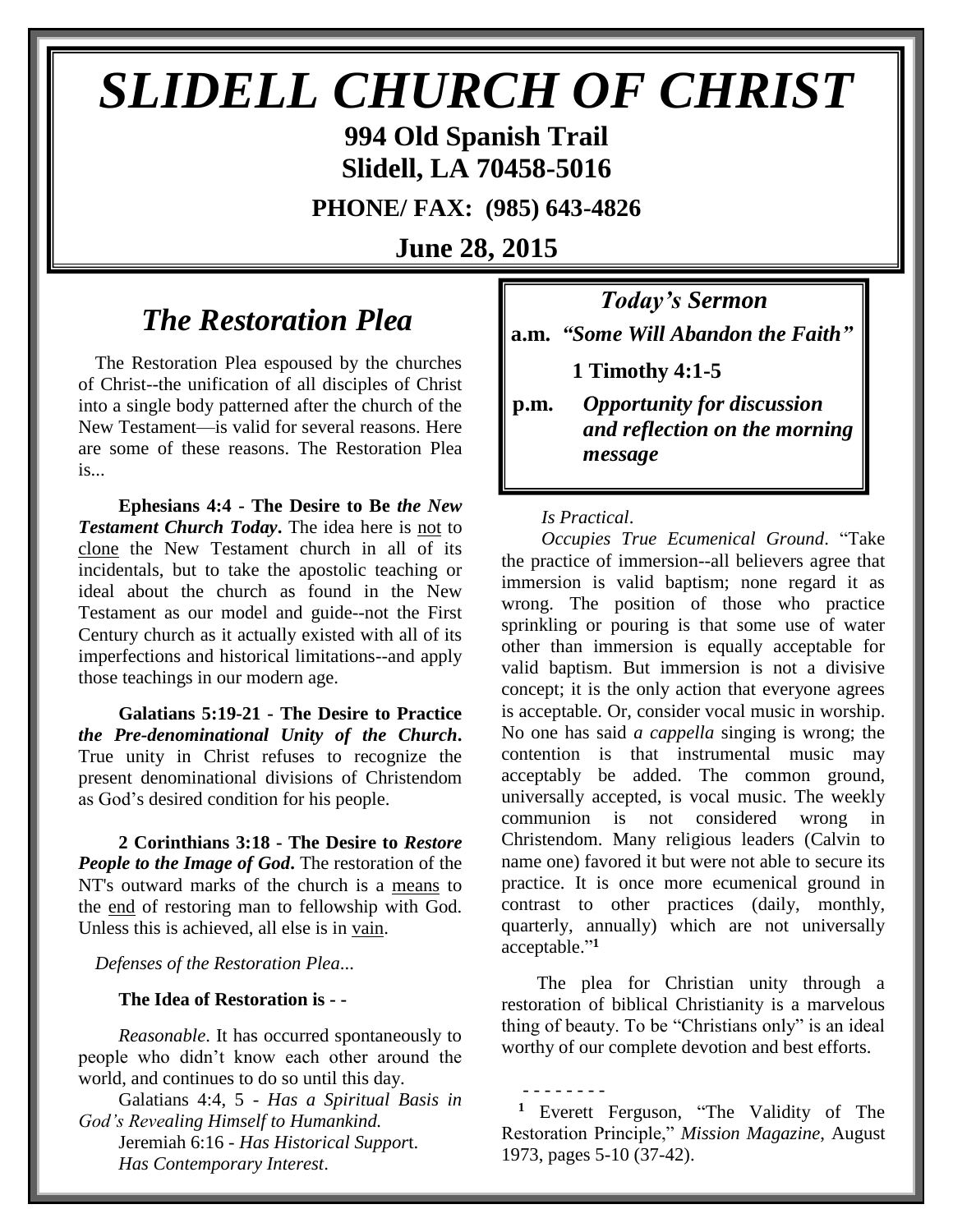# **Welcome Visitors**

**We are pleased to have the opportunity to welcome you to our service. We think you will find our congregation family to be one that enthusiastically embraces newcomers and warmly welcomes them into our fellowship. We hope you feel right at home as you join us in worship, praise and thanksgiving.**

# "*REMEMBER IN PRAYER &* " *ENCOURAGE"*

With Visits, Calls, & Cards

 **All those bereaved by the horrible mass shooting in Charleston SC.**

 **The flooding victims, and relief workers, throughout Texas.**

 **Those bereaved by the murder of police officer Daryle Holloway in New Orleans.**

**Angel Mangus** (of Houston, TX, niece of Carl Mangus) - afflicted with inoperable stage 4 brain cancer.

**Steve Lapinto family** - **baby Anthony** is home but faces several future surgeries.

**Elery Martin** (friend of the Caseys, near Montgomery, AL) - five year old girl experiencing seizures; she was scheduled for tests last Tuesday.

**Zach Steele** - blessed with news that he will receive a long-awaited bone marrow transplant, and that he is qualified to have the procedure done as an outpatient. He began the process on June 1, and currently has no complications. His physician is very optimistic about his prognosis, and the family remains cautiously optimistic. Continue praying for his recovery.

**Cecilia McDonald** (Kate's mom, in Pleasanton, Texas) - her heart seems to be somewhat stronger, and she has returned home, where she is receiving physical therapy and adjusting to new medications.

 **Karen Besser** (friend of Kathy Pederson's granddaughter) - has pneumonia and a lung clot.

 **Dorothy Bryan** - suffering hearing loss.

**Rosa Nuñez** (good friend of the Vargas family) - having serious painful health problems.

**Ken Cheri** (Courtney's brother) - healing well following recent successful hip replacement surgery. He is getting around with a cane.

**Shirley Fowler** - trying to recover from a stomach virus.

**Sharon Evans** - having equilibrium problems.

**Shirley Ervin** - received her monthly shot in the eye this past week, and trying to recover from a bout of pleurisy.

**Dale Epperley** - has 70% blockages in both carotid arteries, for which he is seeking treatment.

**Gerald Molina** - suffering from multi-faceted lower back pain, and fluid build-up throughout his body.

**Margaret Schillinger** - still experiencing some pain and stiffness following a recent slight fall.

**Jace Roig** (newborn son of Colton Roig) - in precarious health during his extended stay in the NICU at Ochsner-Baptist Hospital in New Orleans.

**Bill Tansil** - most pressing health issue now is pain from arthritis in his back and shoulders.

**Phyllis Tansil** - has not received substantial pain relief in her lower back despite recent therapies.

**Family of Greg Bryant** - bereaved in the recent passing of Greg's father, **Irvin Bryant Sr.,** and Greg's brother, **Irvin Bryant Jr.** In addition Anita Bryant's sister, **Sharon Honoré**, a member at the Crowder Blvd. church, has advanced breast cancer.

 **Donald Boudreaux** (Joyce LeBlanc's brother-inlaw, of the Barataria area) - fighting cancer in the area of the kidney ureters.

 **Kimberly Carter** - recovering from an injured knee.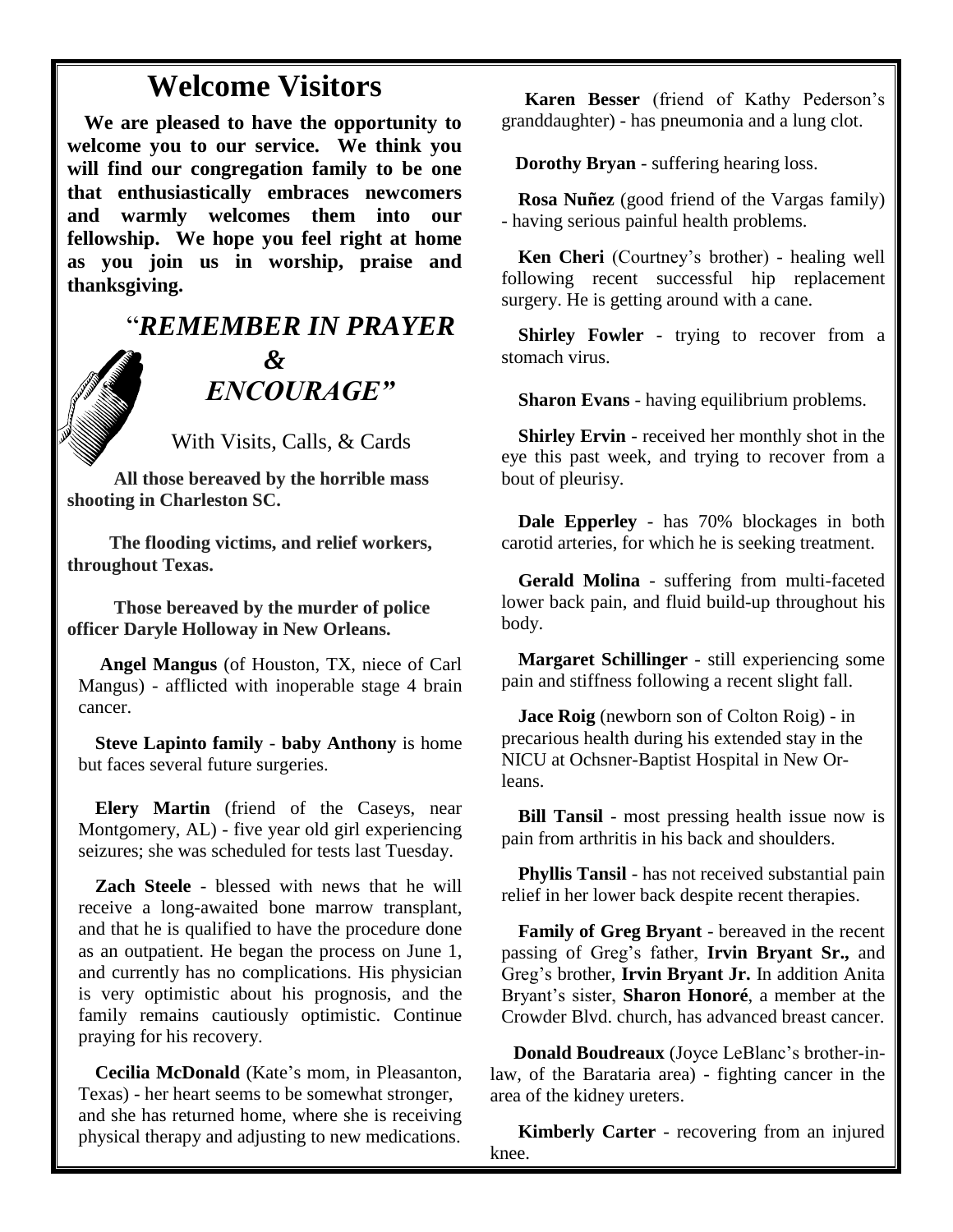**Joyce Carter** - waiting to see if she needs to receive further injection treatments in her left eye.

 **Maria Aurelia Alsaro** (Marisol's mother, in Costa Rica) - afflicted with kidney problems.

 **Clara Leonard** - is suffering much pain and can barely walk, while awaiting results from a recent MRI.

 **Bobby Leonard** - seeing a kidney specialist.

 **Carl & Steve Mangus** - travelling out-of-state to visit relatives.

**Pray for all who are travelling.**

**Pray for Latino evangelism in our area.**

**Pray for our elders: Courtney Cheri, Dwight Jones and Gerald Molina.**

**Pray for President Obama and all our elected officials.**

**Pray for our men and women in our armed forces, both here and abroad!**

#### \* \* \* \*

## **The Epistles: Learning to Think Contextually**

Adapted from Fee & Stuart, *How to Read the Bible for All Its Worth* (3rd edition)

James and 2 Peter both are addressed as letters, but both lack the familiar formal greeting and farewell. Both also lack specific addressees, as well as any personal notations by the writers. These are the closest things in the New Testament to "epistles," that is, tracts for the whole church, although 2 Peter seems to have been called forth by some who were denying the Second Coming (3:1-7). James, on the other hand, so completely lacks an overall argument that it looks more like a collection of sermon notes on a variety of ethical topics than a letter.

Despite this variety of kinds, however, there is one thing that all of the epistles have in common, and this is the crucial thing to note in reading and interpreting them: *they all arose out of and were intended for a specific occasion from the first century*. This is why they are called *occasional documents*. Although inspired by the Holy Spirit and thus belonging to all time, they were occasioned, or called forth, by some special circumstance, either from the reader's side or the author's. Usually the occasion was some kind of behavior that needed correcting or a doctrinal error that needed setting right, or a misunderstanding that needed further light. For us today this occasional nature *must* be taken seriously if we are to really understand the message of an epistle.

Most of our problems in interpreting the epistles are due to this fact of their being occasional. We have the *answers*, but we do not always know what the *questions* or *problems* were, or even if there was a problem. It is much like listening to one end of a telephone conversation and trying to figure out who is on the other end and what that unseen party is saying. Yet in many cases it is especially important for us to try to hear "the other end," so that we know what our passage is an answer to.

The occasional nature of the epistles also means that they are not just general treatises about God, but *they were written to serve particular needs in First Century congregations*. This is true even of Romans and Ephesians, which are fuller and more systematic statements of Paul's inspired thought than one finds elsewhere.

### *Studying the Historical Context*

The first thing one must try to do with any of the epistles is to *form a tentative but informed reconstruction of the occasion or situation that the author is speaking to*. This is what is known as the epistle's historical context. We are going to use Philippians for our example, and for review in our next class session I am giving you the assignment of reading Philippians 1:27-2:13; 4:2-7. Do so several times in different versions, if you can. As you study ask questions like this: What was going on in Philippi that caused Paul to write to them? What kind of relationship and former contacts has he had with them? What attitudes do they and he effect in this letter? These are the kinds of questions you want answered in a study of a letter's historical context. So what do you do?